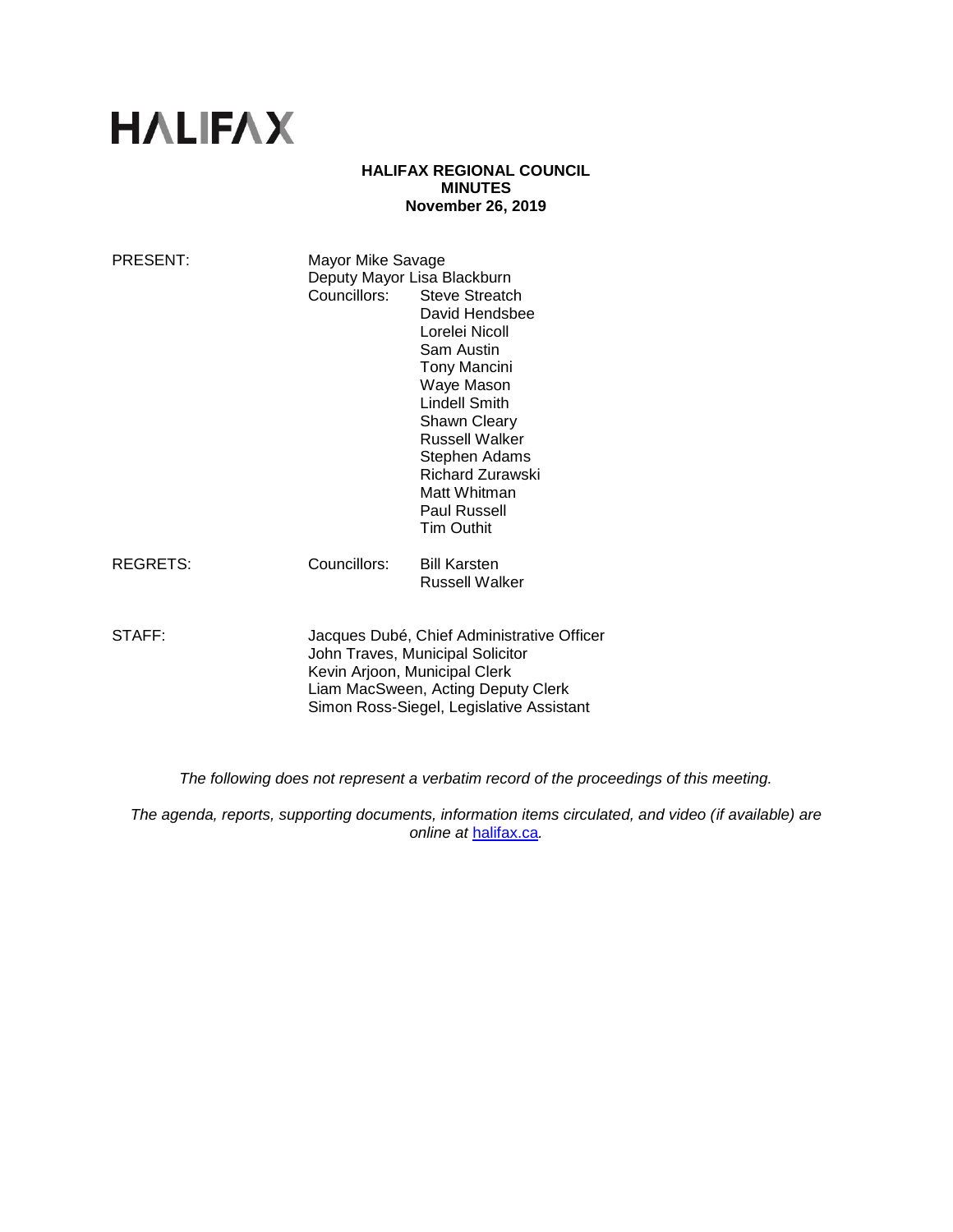*The meeting was called to order at 1:05 p.m., and recessed at 3:00 p.m. Council reconvened in at 3:21 p.m. Council adjourned at 5:08 p.m.*

## **1. CALL TO ORDER**

The Mayor called the meeting to order at 1:05 p.m. and Council stood for a moment of reflection**.** 

## **SELECTION OF DEPUTY MAYOR**

Mayor Savage provided an overview of the selection of Deputy Mayor process.

Mayor Savage thanked Deputy Mayor Tony Mancini for serving HRM in the position over the past year.

Deputy Mayor Mancini thanked Mayor Savage and members of Council.

Mayor Savage opened the floor for nominations for the position of Deputy Mayor.

MOVED by Councillor Nicoll, seconded by Deputy Mayor Mancini

## **THAT Councillor Blackburn be nominated as Deputy Mayor of the Halifax Regional Municipality.**

The Mayor called three times for further nominations, there were none**.**

## **MOTION PUT AND PASSED.**

Councillor Blackburn was acclaimed as Deputy Mayor of the Halifax Regional Municipality.

Deputy Mayor Blackburn thanked Mayor Savage and members of Council.

## **2. SPECIAL COMMUNITY ANNOUNCEMENTS & ACKNOWLEDGEMENTS**

Councillors noted a number of special community announcements and acknowledgements.

## **3. APPROVAL OF MINUTES – October 22, 2019**

MOVED by Councillor Nicoll, seconded by Councillor Zurawski

## **THAT the minutes of October 22, 2019 be approved as circulated**

## **4. APPROVAL OF THE ORDER OF BUSINESS AND APPROVAL OF ADDITIONS AND DELETIONS**

Additions:

## **17. IN CAMERA (IN PRIVATE)**

#### **Private and Confidential Information Items 1. Private and Confidential In Camera (In Private) Information Report - re: LEGAL ADVICE**

Council agreed to consider Item No. 13.3.1 prior to considering Item No. 9.1. Council further agreed to consider Item No. 15.2.1 prior to Item No. 9.1.

MOVED by Councillor Nicoll, seconded by Councillor Cleary

## **THAT the agenda be approved as amended.**

Two-third majority vote required.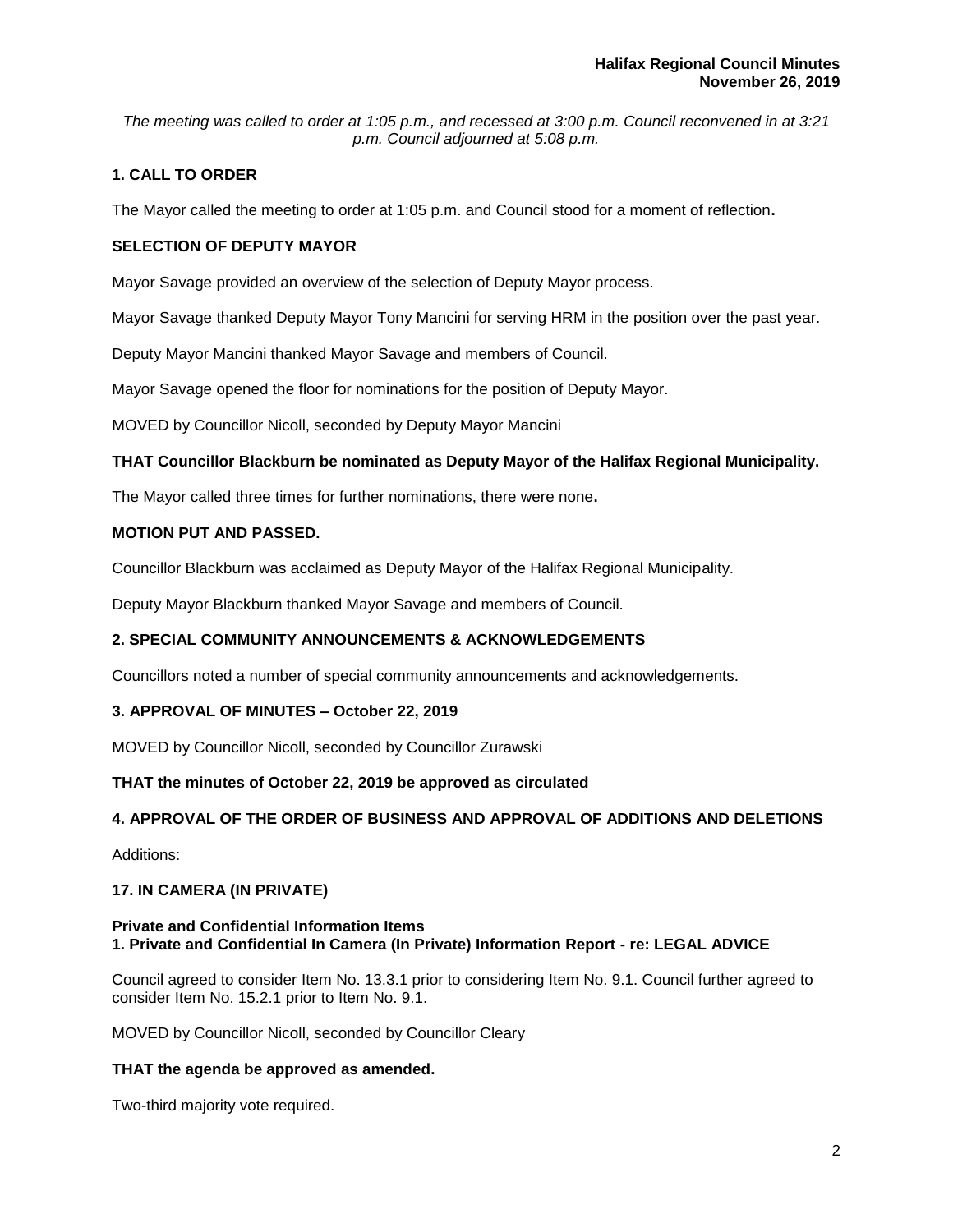## **MOTION PUT AND PASSED.**

## **5. CONSENT AGENDA**

Halifax Regional Council agreed by consensus to remove Item No. 15.1.4 and 15.4.9 from the consent agenda.

MOVED by Councillor Hendsbee, seconded by Councillor Mason

**THAT Halifax Regional Council approve the following items: 15.1.2, 15.3.1, 15.3.2, 15.4.2, 15.4.3, 15.4.4, 15.4.5, 15.4.6, 15.4.7, 15.4.8, and 15.4.10**

## **MOTION PUT AND PASSED.**

**6. BUSINESS ARISING OUT OF THE MINUTES**

## **7. CALL FOR DECLARATION OF CONFLICT OF INTERESTS**

**8. MOTIONS OF RECONSIDERATION – NONE**

## **9. MOTIONS OF RESCISSION**

## **9.1 Deputy Mayor Mancini - Rescission of Council motion 14.2.1 January 15, 2019 - Single-use Item Reduction Strategy**

The following was before Council:

- An extract from Regional Council Minutes from January 15, 2019
- A Request for Council's Consideration Form

MOVED by Councillor Mancini, seconded by Councillor Nicoll

**THAT Halifax Regional Council rescind its motion of January 15, 2019 directing staff to, among other things, collaborate with the ten largest NS municipalities to develop a by-law to eliminate the distribution of single-use plastic bags.**

Two-third majority vote required.

## **MOTION PUT AND PASSED UNANIMOUSLY.**

Not present: Councillors Karsten, Walker

## **10. CONSIDERATION OF DEFERRED BUSINESS – NONE**

## **11. NOTICES OF TABLED MATTERS – NONE**

## **12. PUBLIC HEARINGS – NONE**

## **13. CORRESPONDENCE, PETITIONS & DELEGATIONS**

## **13.1 Correspondence**

The Municipal Clerk noted that correspondence was received for items: Budget Item No. 3, 15.1.7, 15.3.1 and 15.4.9. This correspondence was circulated to Council.

For a detailed list of correspondence received refer to the specific agenda item.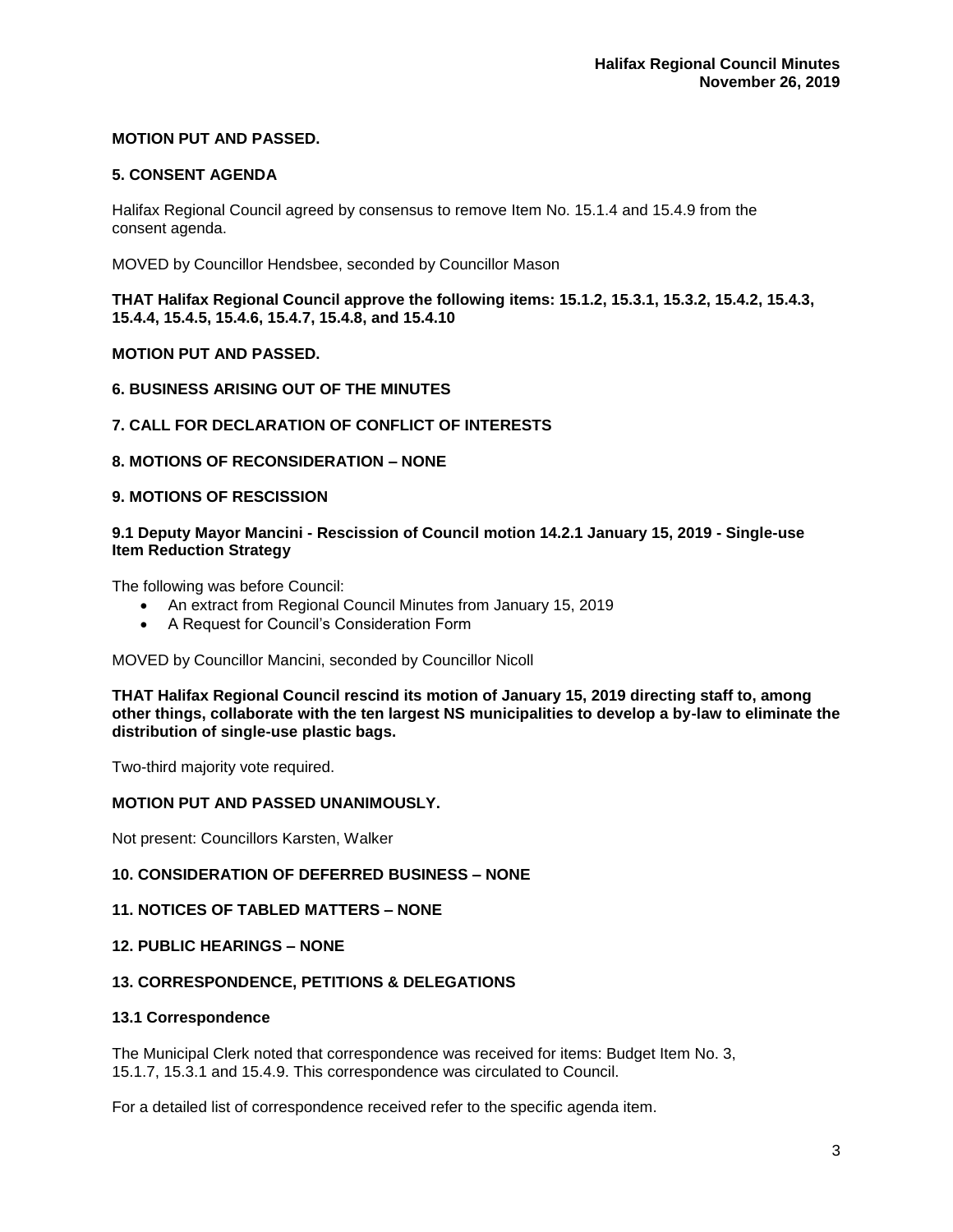## **13.2 Petitions - None**

## **13.3 Presentation**

## **13.3.1 2020 North American Indigenous Games**

The following was before Council:

• A presentation entitled North American Indigenous Games 2020

Fiona Kirkpatrick-Parsons, Chair of the 2020 North American Indigenous Games Host Committee and John Rodgers, Chief Executive Officer, 2020 North American Indigenous Games provided a presentation.

In response to questions from Council, Rogers advised that the North American Indigenous Games have a strong marketing and communications plan, and that there will be a great deal of activity that will roll out early in the new year. Rogers further noted that there will be call for approximately 3000 volunteers for the event and encouraged Council to help inform the public in this regard.

## **14. INFORMATION ITEMS BROUGHT FORWARD**

## **14.1 Councillors Russell and Whitman - 2019/20 First Quarter Halifax Transit Key Performance Indicator Report**

The following was before Council:

• A Transportation Standing Committee information report dated October 29, 2019 with attached staff information report dated August 6, 2019

In response to questions from Council, Dave Reage, Director of Halifax Transit advised that staff investigates complaints against operators and advised that outcomes range from additional coaching and training to discipline.

Lynn Barrington, Manager of Operations provided an overview of Access-A-Bus services provided by the Halifax Transit.

In response to a follow up question, Reage advised that transit staff are currently looking at connectivity improvements and on time performance. Reage provided further information respecting traffic chokepoints and other challenges faced by transit planners when developing bus scheduling.

## **14.2 Councillor Russell - Halifax Forum Bingo**

The following was before Council:

• A staff information report dated October 30, 2019

In response to a question from Council, Michael Ryan, Manager of Community Partnerships, advised there is nothing that precludes HRM employees from conducting bingo operations under the HRM Charter.

## **14.3 Deputy Mayor Mancini - Extended Producer Responsibility**

The following was before Council:

- An Environment and Sustainability Standing Committee information report dated November 8, 2019 with attached staff information report dated September 6, 2019
- A staff presentation dated November 26, 2019

Laurie Lewis, Manager of Solid Waste provided an overview of the staff information report dated September 6, 2019.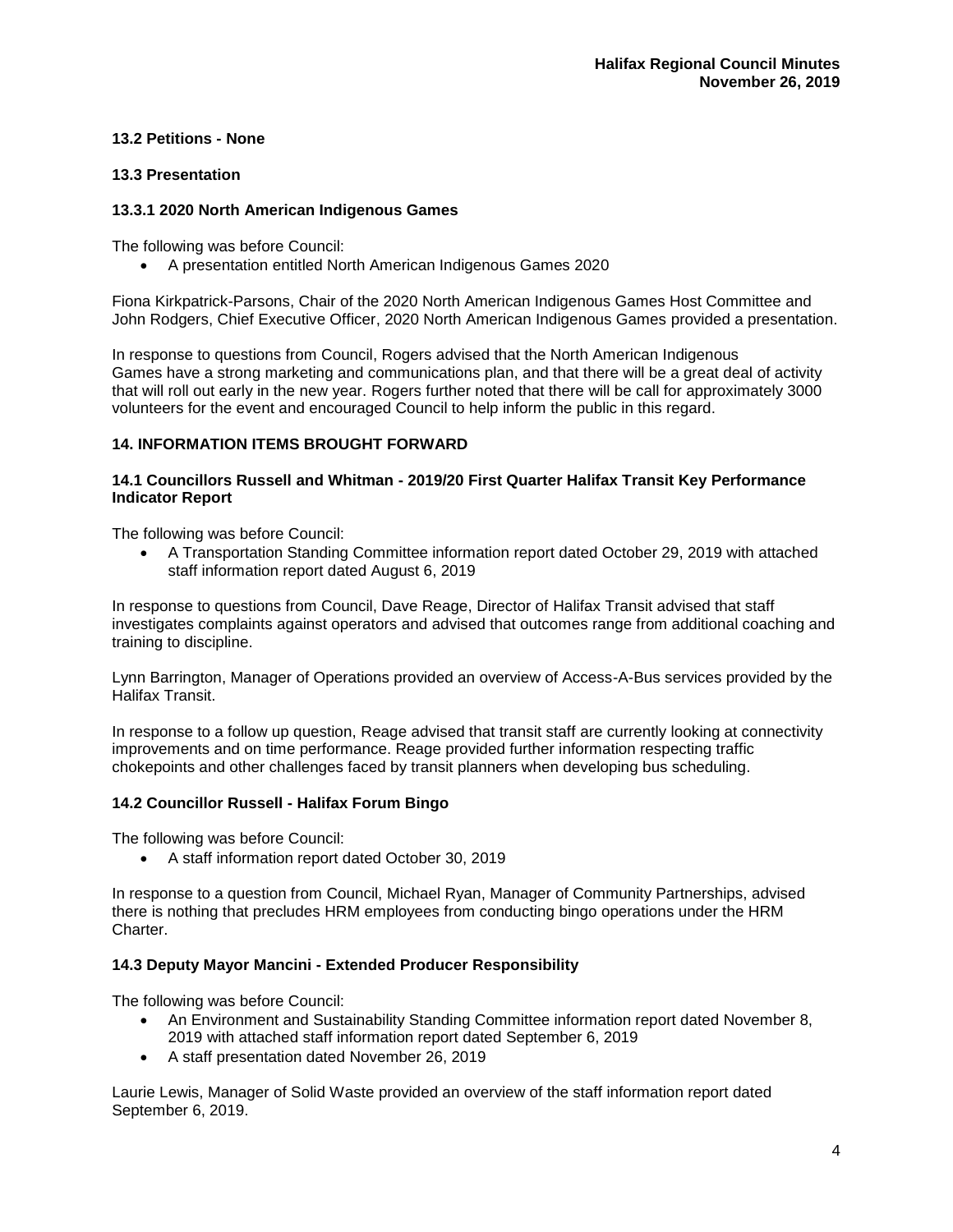In response to questions from Council, Lewis advised that in other jurisdictions the cost for waste removal is built in to the pricing model of a product at the time of purchase. Lewis advised that Nova Scotia does not follow this pricing model.

## **14.4 Councillor Whitman - Joint Project for Regulatory Modernization – Phase II Update**

The following was before Council:

• A staff information report dated September 16, 2019

Jerry Blackwood, Director of Corporate Customer Services provided an overview of the staff information report and provided a progress update on Joint Project for Regulatory Modernization.

## **15. REPORTS**

## **15.1 CHIEF ADMINISTRATIVE OFFICER**

**15.1.1 Second Reading Proposed By-law P-1201, an Amendment to By-law P-1200, Respecting On-Street Parking Permits; Second Reading Proposed By-law P-507, an Amendment to By-law P-500, Respecting Parking Meters for the Regulation of Parking of Vehicles Left Standing in the Halifax Regional Municipality and Proposed Amendments to Administrative Order 15, Respecting License, Permit and Processing Fees – Parking Program Changes**

The following was before Council:

- An extract from Regional Council Minutes from October 22, 2019
- A staff recommendation report dated August 2, 2019
- A supplementary staff recommendation report dated October 23, 2019

Notice of Motion given on October 8, 2019. First reading was given on October 22, 2019.

MOVED by Councillor Mason, seconded by Councillor Cleary

## **THAT Halifax Regional Council:**

**1. Adopt By-law P-1201, the purpose of which is to amend By-law P-1200, Respecting On-Street Parking Permits as set out in Attachment B of the staff report dated August 2, 2019;**

**2. Adopt By-law P-507, the purpose of which is to amend By-law P-500, Respecting Parking Meters for the Regulation of Parking of Vehicles Left Standing in the Halifax Regional Municipality as set out in Attachment D of the staff report dated August 2, 2019;**

**3. Adopt proposed amendments to Administrative Order 15, Respecting License, Permit and Processing Fees as set out in Attachment 1 of the supplementary staff report dated October 23, 2019;**

**4. Direct the Municipal Clerk to delay publishing By-law P-1201, By-law P-507, and the amendments to Administrative Order 15 until advised by the Chief Administrative Officer to proceed with publication;**

**5. Direct the Chief Administrative Officer to work with the province to improve the accessible permit program and return to Council in one year with options on how to proceed;**

**6. Direct the Chief Administrative Officer to continue with the planned curb side management policy prioritizing accessible parking spaces and strive to generate more accessible parking spaces on the peninsula.**

## **MOTION PUT AND PASSED UNANIMOUSLY.**

Not present: Councillors Karsten, Nicoll and Walker

## **15.1.2 Facility Operating Agreements – Neighbourhood Facilities**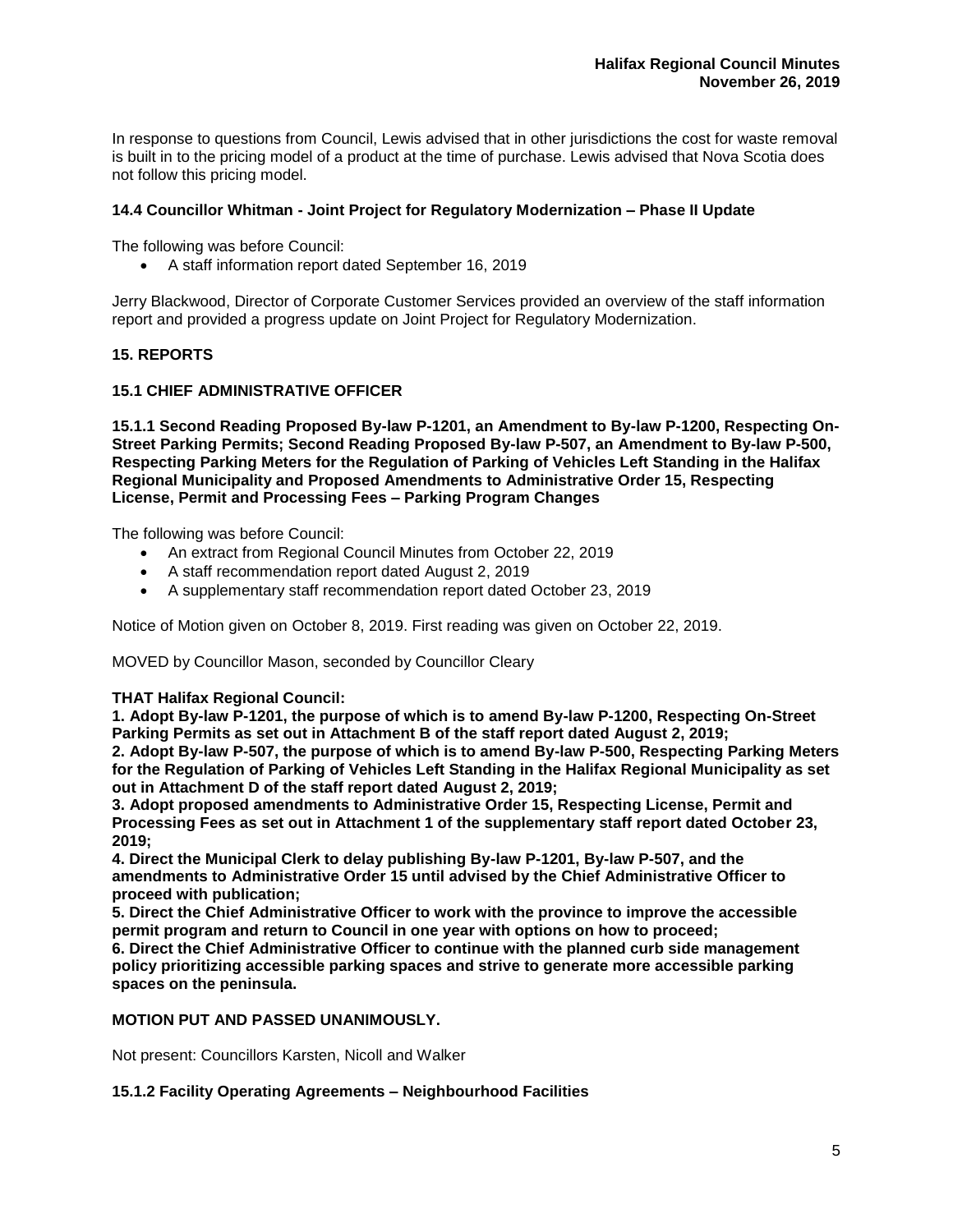The following was before Council:

• A staff recommendation report dated November 5, 2019

The following motion was approved as part of the Consent Agenda:

MOVED by Councillor Hendsbee, seconded by Councillor Mason

## **THAT Halifax Regional Council:**

**1. Authorize the Chief Administrative Officer to negotiate and execute a Facility Operating Agreement with the Moser River Community Hall Association substantially in the same form as set out in Attachment 1 of the staff report dated November 5, 2019;**

**2. Authorize the Chief Administrative Office to negotiate and execute a Facility Operating Agreement with the Samuel R Balcom Centre Association substantially in the same form as set out in Attachment 2 of the staff report dated November 5, 2019; and**

**3. Authorize the Chief Administrative Officer to negotiate and execute a Facility Operating Agreement with the West Chezzetcook and Grand Desert Recreational Society substantially in the same form as set out in Attachment 3 of the staff report dated November 5, 2019.** 

#### **MOTION PUT AND PASSED UNANIMOUSLY.**

Not present: Councillors Karsten and Walker

#### **15.1.3 Case CA0127 – Proposed Amendments to Administrative Order 29, Respecting HRM Civic Addressing Policies – Street Naming and Renaming from July 1, 2019 – August 31, 2019**

The following was before Council:

• A staff recommendation report dated November 4, 2019

Notice of Motion given on November 12, 2019.

MOVED by Councillor Hendsbee, seconded by Councillor Whitman

**THAT Halifax Regional Council adopt the proposed amendments to Administrative Order 29, Respecting Civic Addressing Policies as set out in Attachment A of the staff report dated November 4, 2019 in order to approve the renaming of William Allan Drive, Harrigan Cove to Charlie Shiers Lane, Harrigan Cove, as identified in Attachment A and Maps 1 and 2 of the staff report dated November 4, 2019.**

## **MOTION PUT AND PASSED UNANIMOUSLY.**

Not present: Councillors Karsten, Nicoll, Walker

## **15.1.4 First Reading Proposed By-law S-448, an Amendment to By-law S-400, Respecting Charges for Street Improvements**

The following was before Council:

• A staff recommendation report dated September 20, 2019

Notice of Motion given on November 12, 2019

MOVED by Councillor Zurawski, seconded by Councillor Cleary

**THAT Halifax Regional Council give First Reading to By-law S-448, amending by-law S-400, the Street Improvement By-law, as set out in Attachment 1 of the staff report dated September 20, 2019**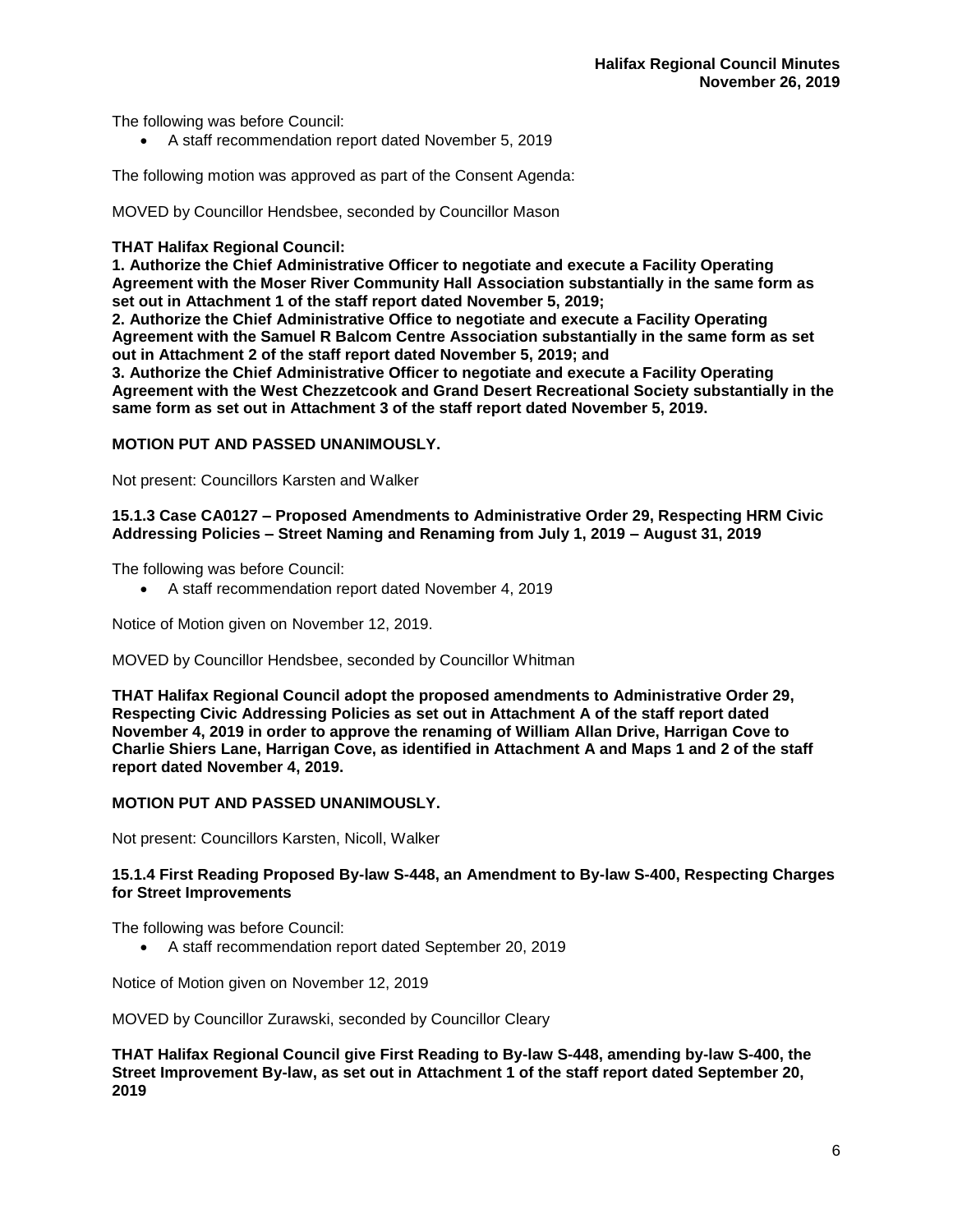The following amendment was suggested by Councillor Zurawski to correct an error in the staff report:

#### **THAT Halifax Regional Council amend attachment 1, clause 4 of the September 20, 2019 staff report to insert \$0.35 per foot for asphalt paving of Raines Mills Road, Lakeside.**

The amendment was deemed friendly by Halifax Regional Council. The motion before Council now reads:

MOVED by Councillor Zurawski, seconded by Councillor Cleary

**THAT Halifax Regional Council give First Reading to By-law S-448, amending by-law S-400, the Street Improvement By-law, as set out in Attachment 1 of the staff report dated September 20, 2019 as amended to insert \$0.35 per foot for asphalt paving of Raines Mills Road, Lakeside.**

## **MOTION PUT AND PASSED UNANIMOUSLY.**

Not present: Councillors Karsten, Nicoll, Walker

## **15.1.5 Requested Amendment to By-Law P-100, Respecting the Board of Police Commissioners**

The following was before Council:

• A staff recommendation report dated October 25, 2019

MOVED by Councillor Smith, seconded by Councillor Mancini

#### **THAT Halifax Regional Council maintain the text of clause 8(2)(f) of By-law P-100, Respecting the Board of Police Commissioners as it is currently written for the reasons outlined in the staff report dated October 25, 2019.**

In response to questions from Council regarding the language of proposed changes regarding Code of Ethics complaints in By-law P-100, Katherine Salsman, Solicitor, stated that the By-law currently uses relatively clear language to inform and direct residents to submit ethics complaints to the relevant department or complaints division of the Halifax Regional Police. If the proposed changes were adopted, there is a risk that residents may through confusion attempt to submit complaints to the Board of Police Commission, which does not have the jurisdiction to hear complaints.

## **MOTION PUT AND PASSED UNANIMOUSLY.**

Not present: Councillors Karsten, Nicoll, Walker

## **15.1.6 Case 21996 - Municipal Planning Strategy amendments for 18 Scotia Drive, Bedford**

The following was before Council:

• A staff recommendation report dated October 21, 2019

MOVED by Councillor Outhit, seconded by Councillor Russell

**THAT Halifax Regional Council direct the Chief Administrative Officer to:**

**1. Initiate a process to consider amendments to the Municipal Planning Strategy for Bedford and the Land Use By-law for Bedford as necessary to develop a portion of 18 Scotia Drive for residential purposes, in a manner consistent with the policy direction outlined within the Discussion section of the staff report dated October 21, 2019; and**

**2. Request staff to follow the public participation program as adopted by Council in February 1997.**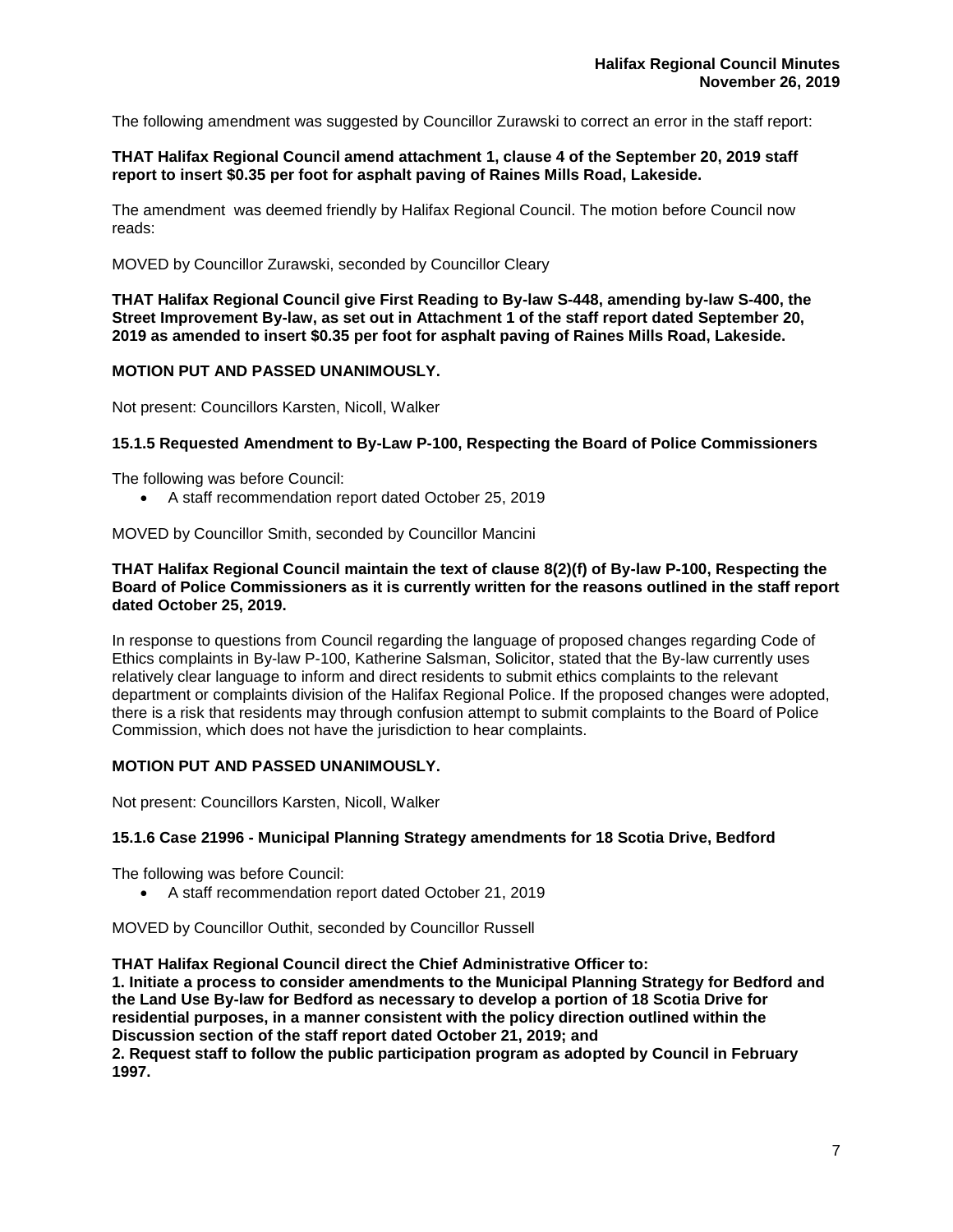In response to questions from Council regarding permitted building height should the proposed changes be adopted by Council, Jesse Morton, Planner II, noted that the proposed changes would allow for one and two-unit dwellings and there is currently no intention as of this time to allow multi-unit residences.

## **MOTION PUT AND PASSED.** (13 in favour, 1 against)

In favour: Mayor Savage, Deputy Mayor Mancini, Councillors Streatch, Hendsbee, Austin, Mason, Smith, Adams, Zurawski, Whitman, Blackburn, Russell and Outhit

Against: Councillor Cleary

Not present: Councillors Karsten, Nicoll and Walker

## **15.1.7 Halifax Forum Building Analysis**

The following was before Council:

- A staff recommendation report dated November 12, 2019
- Correspondence from Dan Conlin and Sheila Fougere

MOVED by Councillor Smith, seconded by Councillor Streatch

#### **THAT Halifax Regional Council:**

**1. Approve the redevelopment approach for the Halifax Forum complex as outlined in the staff report dated November 12, 2019, including the restoration of the Halifax Forum in accordance with the Heritage Property Act, for the development of a second arena, multi-purpose/event space, parking, and greenspace;**

**2. Direct the Chief Administrative Officer to:**

**a) engage with the Halifax Forum Community Association to determine the size and composition of the multi-purpose space on the basis of it being primarily for community events and uses as outlined in the staff report dated November 12, 2019; and**

**b) determine the potential for partnerships on the Halifax Forum complex lands for private mixeduse development, as outlined in the staff report dated November 12, 2019; and report back to Regional Council; and** 

**3. Subsequent to exploring partnership opportunities, direct the Chief Administrative Officer to include funds in the 2021/2022 capital budget.**

The Mayor stepped down from the Chair and Councillor Mancini took the Chair with the agreement of Council.

Council discussed partnership opportunities for the redevelopment of the Halifax Forum complex and issues relating to arena size, heritage impact, and multi-purpose spaces.

In response to questions from Council regarding partnership opportunities, Jacques Dubé, Chief Administrative Officer, stated that were staff to engage a private partner to pursue redevelopment, staff would most likely pursue a long-term land lease agreement for a time frame between sixty-five and ninety-nine years. Given the strategic value of the land, staff would most likely not propose a land sale.

In response to questions from Council regarding salvage of heritage materials, John MacPherson, Manager of Corporate Facility Design & Construction, stated that the current proposal will retain the front façade and the first fifty feet of the building from the façade on Windsor street. Otherwise, the building would be a new construction. Staff would use as many original materials as possible in the reconstruction including the old bricks. Regarding potential cost savings from the possible deregistration of the heritage designation of the site, staff stated that associated costs for the proposed construction options are broad estimates.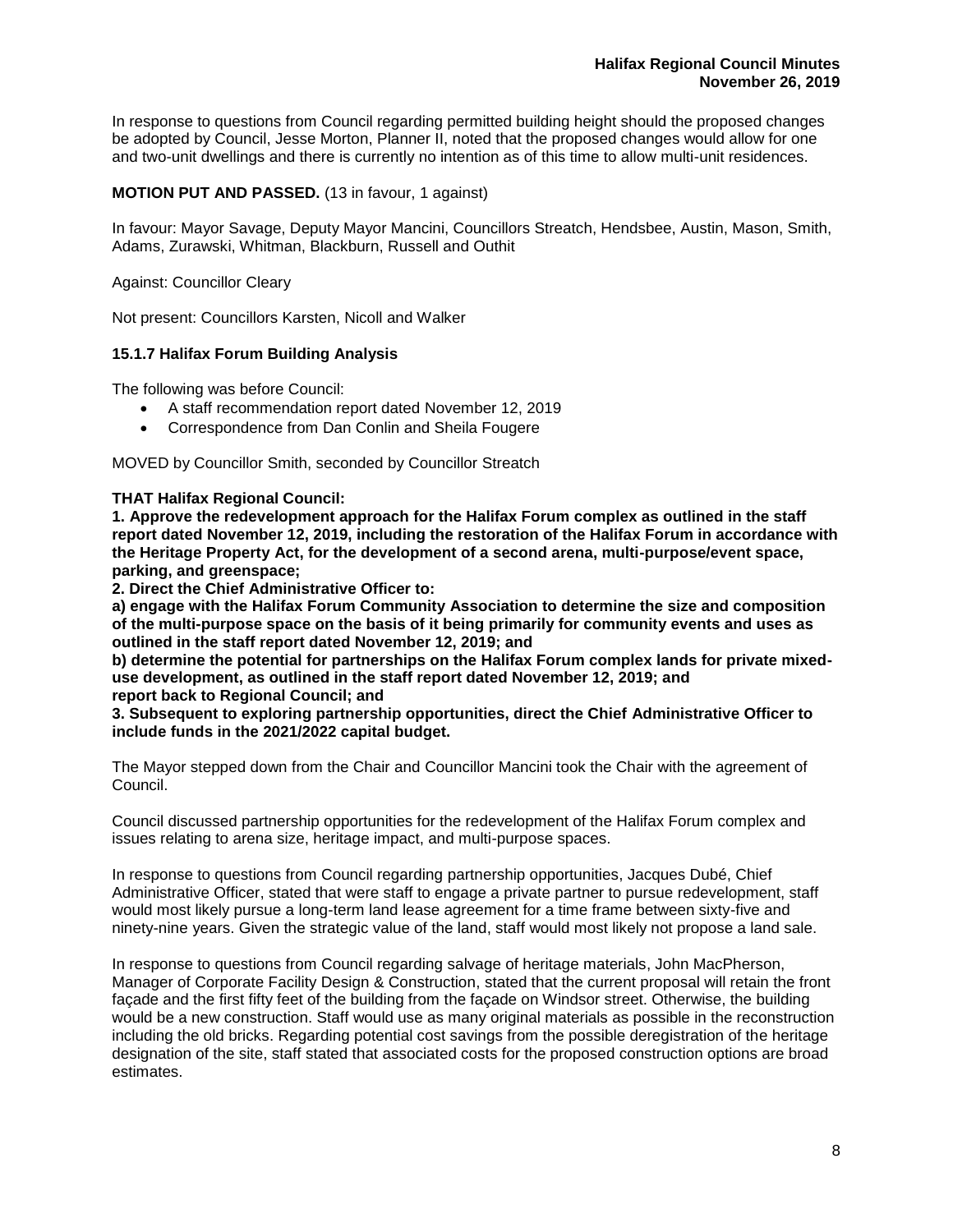In response to questions from Council regarding facility design, Gareth Evans, Recreation Planning Specialist, stated that if the stadium size was altered to reduce seating from 5000 to 2900 seats staff's previous analysis and consultations with the Forum Association and general manager concluded that the facility would still be capable of accommodating most events.

The following additional motion was suggested by Councillor Smith:

#### **That Halifax Regional Council direct the Chief Administrative Officer to engage the public in partnership with the HFCA to receive feedback on the proposed design during the time of investigation of potential partnerships.**

The motion was deemed friendly by Regional Council. The motion before Council now reads:

## **MOVED by Councillor Smith, seconded by Councillor Streatch**

**THAT Halifax Regional Council:**

**1. Approve the redevelopment approach for the Halifax Forum complex as outlined in the staff report dated November 12, 2019, including the restoration of the Halifax Forum in accordance with the Heritage Property Act, for the development of a second arena, multi-purpose/event space, parking, and greenspace;**

**2. Direct the Chief Administrative Officer to:**

**a) engage with the Halifax Forum Community Association to determine the size and composition of the multi-purpose space on the basis of it being primarily for community events and uses as outlined in the staff report dated November 12, 2019;**

**b) determine the potential for partnerships on the Halifax Forum complex lands for private mixeduse development, as outlined in the staff report dated November 12, 2019; and report back to Regional Council; and** 

**3. Subsequent to exploring partnership opportunities, direct the Chief Administrative Officer to include funds in the 2021/2022 capital budget.**

**4. Engage the public in partnership with the HFCA to receive feedback on the proposed design during the time of investigation of potential partnerships.**

The motion was separated for voting purposes as per Section 90 of Administrative Order One. John Traves, Municipal Solicitor, informed Council that parts 1 and 3 of the motion must be considered jointly.

## **THAT Halifax Regional Council:**

**1. Approve the redevelopment approach for the Halifax Forum complex as outlined in the staff report dated November 12, 2019, including the restoration of the Halifax Forum in accordance with the Heritage Property Act, for the development of a second arena, multi-purpose/event space, parking, and greenspace;**

**3. Subsequent to exploring partnership opportunities, direct the Chief Administrative Officer to include funds in the 2021/2022 capital budget.**

**MOTION PUT AND PASSED.** (7 in favour, 6 against)

In favour: Deputy Mayor Mancini, Councillors Streatch, Austin, Mason, Smith, Cleary, and Adams

Against: Councillor Hendsbee, Zurawski, Whitman, Blackburn, Russell and Outhit

Not present: Mayor Savage, Councillors Karsten, Nicoll and Walker

#### **2. Direct the Chief Administrative Officer to:**

**a) engage with the Halifax Forum Community Association to determine the size and composition of the multi-purpose space on the basis of it being primarily for community events and uses as outlined in the staff report dated November 12, 2019;**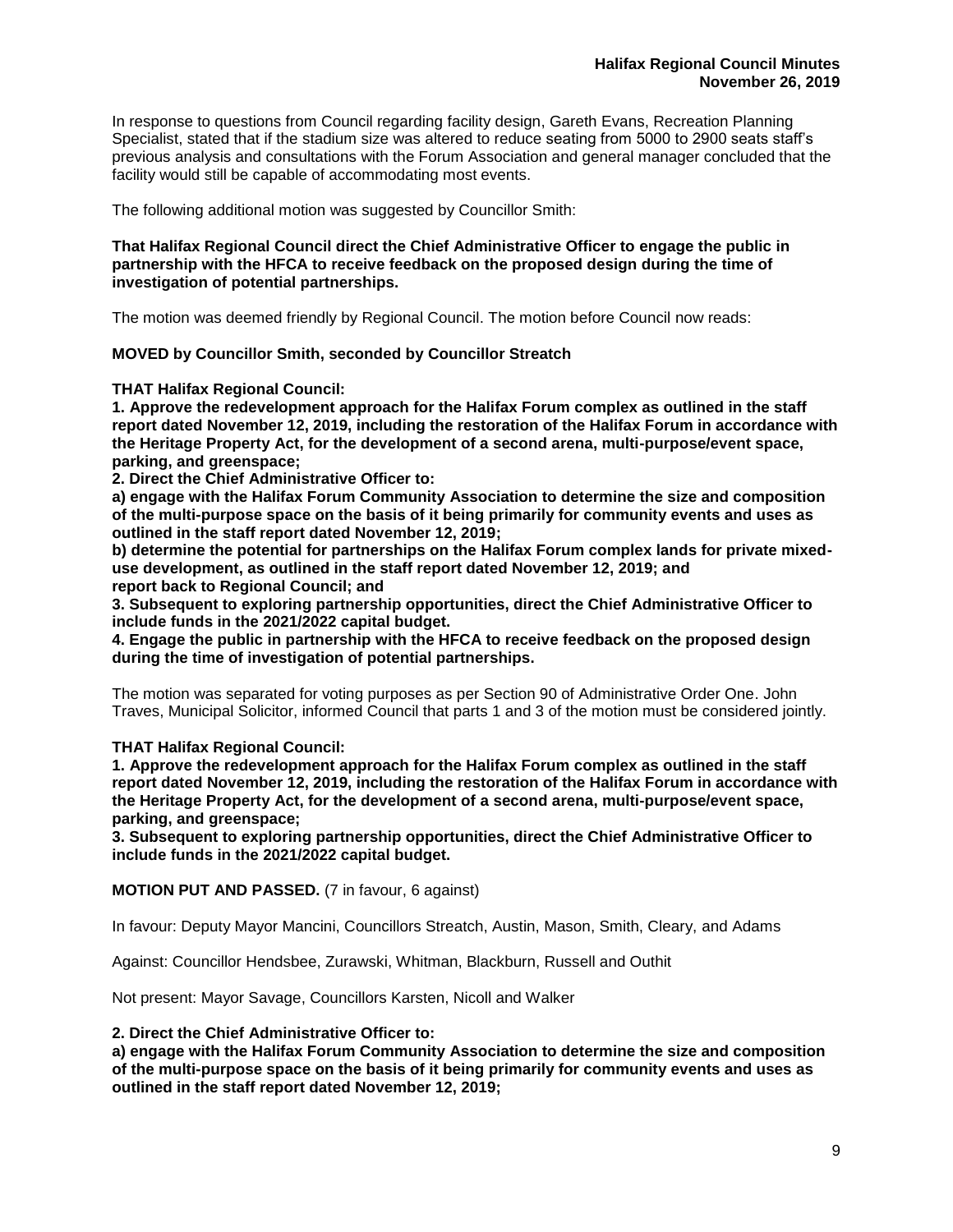**b) determine the potential for partnerships on the Halifax Forum complex lands for private mixeduse development, as outlined in the staff report dated November 12, 2019; and report back to Regional Council; and** 

## **MOTION PUT AND PASSED UNANIMOUSLY.**

Not present: Mayor Savage, Councillors Karsten, Nicoll and Walker

## **4. Engage the public in partnership with the HFCA to receive feedback on the proposed design during the time of investigation of potential partnerships.**

## **MOTION PUT AND PASSED UNANIMOUSLY.**

Not present: Mayor Savage, Councillors Karsten, Nicoll, Walker

## **15.2 EXECUTIVE STANDING COMMITTEE**

**15.2.1 Proposed Administrative Order 2019-004-GOV, Respecting the Women's Advisory Committee in the Halifax Regional Municipality and Proposed Amendments to Administrative Order One, Respecting the Procedure of the Council – Women's Advisory (Advocacy) Committee**

The following was before Council:

• An Executive Standing Committee report dated October 29, 2019 with attached staff recommendation report dated January 15, 2019

Notice of Motion given on November 12, 2019

MOVED by Councillor Nicoll, seconded by Deputy Mayor Blackburn

## **THAT Halifax Regional Council:**

**1. Adopt Administrative Order No. 2019-004-GOV as set out in Attachment 4 of the staff report dated January 15, 2019, to establish a Women's Advisory Committee to support the creation of a gender inclusive municipality and provide advice to Council on matters relevant to the municipal mandate; and** 

**2. Adopt the amendments to Administrative Order One as set out in Attachment 5 of the staff report dated January 15, 2019, to allow the newly created Women's Advisory Committee to report to the Executive Standing Committee of Council.** 

The following amendment was proposed:

MOVED by Councillor Nicoll, seconded by Councillor Hendsbee

**That Halifax Regional Council amend section 13(a) to be "two (2) members of Council, at least one of whom shall be a member of the Executive Standing Committee"**

This amendment was considered friendly by Halifax Regional Council**. The motion before Council now reads:**

MOVED by Councillor Nicoll, seconded by Deputy Mayor Blackburn

## **THAT Halifax Regional Council:**

**1. Adopt Administrative Order No. 2019-004-GOV as set out in Attachment 4 of the staff report dated January 15, 2019, to establish a Women's Advisory Committee to support the creation of a gender inclusive municipality and provide advice to Council on matters relevant to the municipal mandate with the following amendment to section 13(a) of the Committee's Terms of Reference:**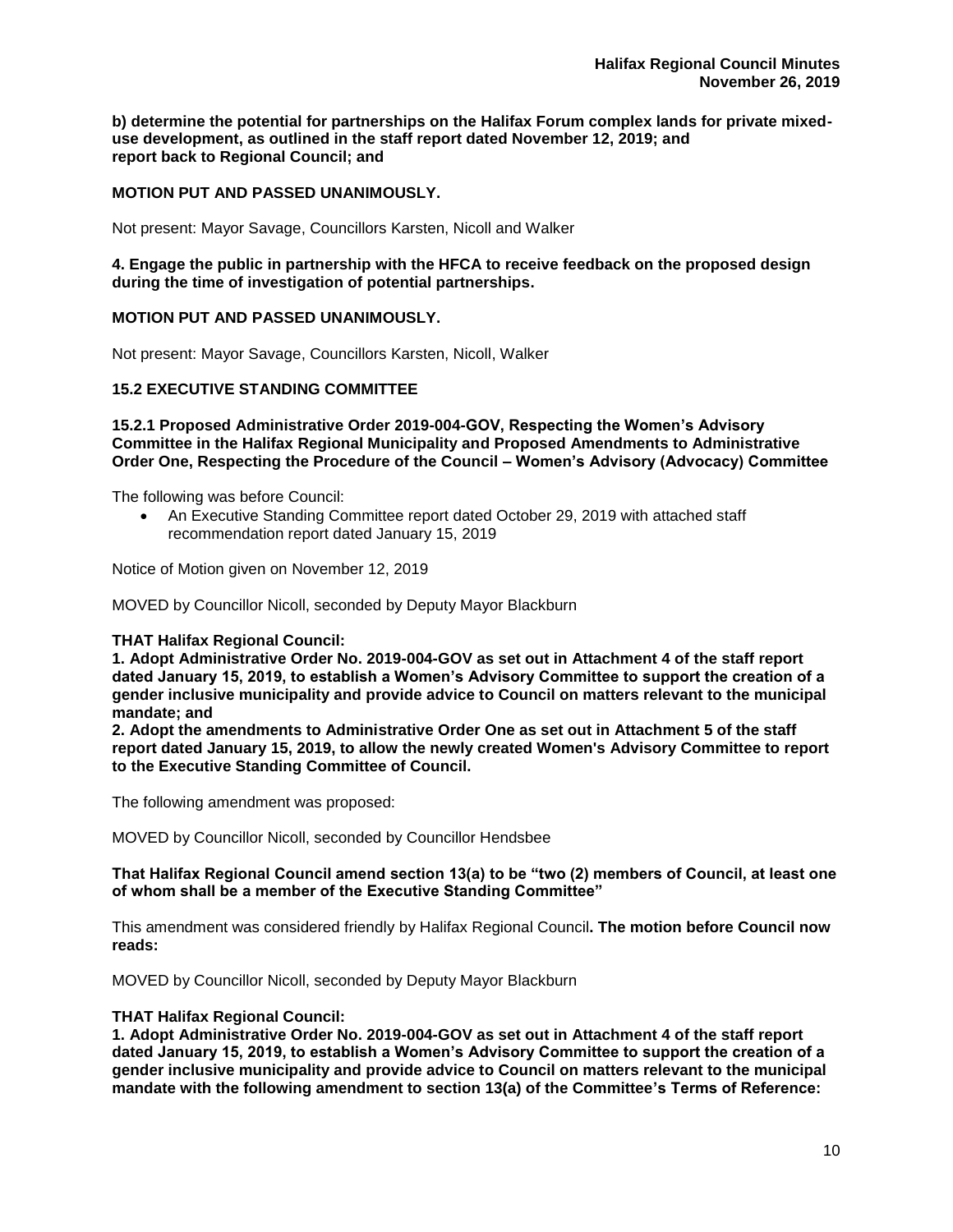**"two (2) members of Council, at least one of whom shall be a member of the Executive Standing Committee"; and** 

**2. Adopt the amendments to Administrative Order One as set out in Attachment 5 of the staff report dated January 15, 2019, to allow the newly created Women's Advisory Committee to report to the Executive Standing Committee of Council.** 

## **MOTION AS AMENDED PUT AND PASSED UNANIMOUSLY.**

Not present: Councillors Karsten, Walker

## **15.3 HALIFAX AND WEST COMMUNITY COUNCIL**

## **15.3.1 Less than Market Value License Sable Island Institute, Point Pleasant Park Superintendents House, 5718 Point Pleasant Drive, Halifax**

The following was before Council:

- A Halifax and West Community Council report dated November 14, 2019 with attached staff recommendation report dated October 10, 2019
- Correspondence from David Keefe

The following motion was approved as part of the Consent Agenda:

MOVED by Councillor Hendsbee, seconded by Councillor Mason

**THAT Halifax Regional Council direct the Chief Administrative Officer to conduct a scan of the local not-for-profit environment to determine the best use of the Point Pleasant Park Superintendent's Lodge, in meeting the goals of the Point Pleasant Park Comprehensive Plan as part of the community engagement on the Proposed Greenbank Building for consideration upon completion of the 5-year less than market license.**

## **MOTION PUT AND PASSED UNANIMOUSLY.**

Not present: Councillors Karsten, Walker

## **15.3.2 Councillor Appointments to the Halifax Peninsula Planning Advisory Committee**

The following was before Council:

• A Halifax and West Community Council report dated November 13, 2019

The following motion was approved as part of the Consent Agenda:

MOVED by Councillor Hendsbee, seconded by Councillor Mason

## **THAT Halifax Regional Council appoint Councillor Mason and Councillor Smith to the Halifax Peninsula Planning Advisory Committee for a term to November 30, 2020.**

## **MOTION PUT AND PASSED UNANIMOUSLY.**

Not present: Councillors Karsten, Walker

## **15.4 GRANTS COMMITTEE**

## **15.4.1 Graves Oakley Park – Change Room/Washroom Facility Dartmouth**

The following was before Council: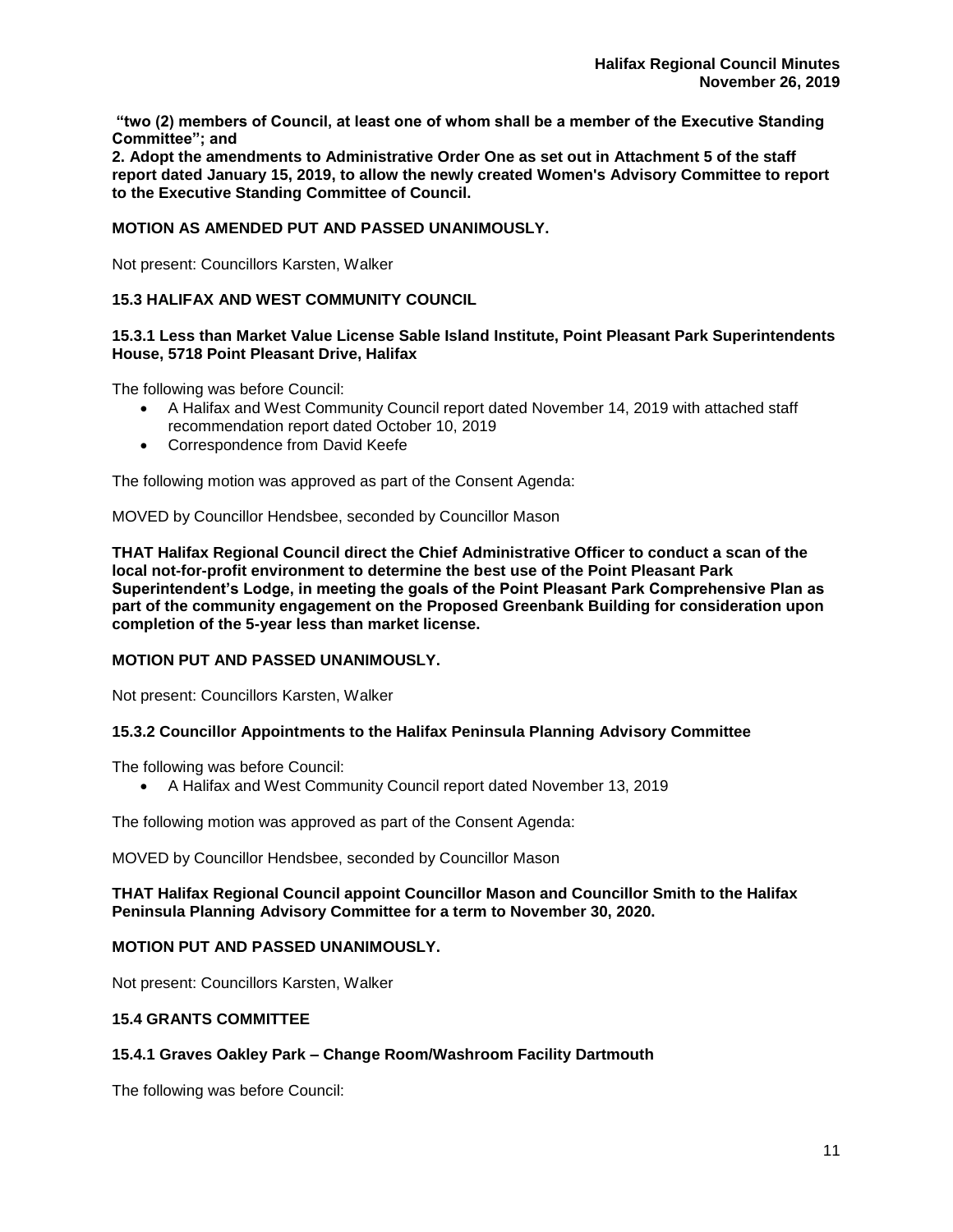• A Grants Committee report dated November 20, 2019 with attached staff recommendation report dated November 12, 2019

MOVED by Councillor Adams, seconded by Councillor Mason

## **THAT Halifax Regional Council:**

**1. Authorize the Mayor and Municipal Clerk to enter into a less than market value land lease agreement with the Halifax Tars Rugby Club as per the terms and conditions set out in Table 1 of the staff report dated November 12, 2019 respecting the construction and operation of a fieldhouse at Graves Oakley Park; and**

**2. Pending confirmation of Provincial cost sharing approve the provision of a one-time contribution to the Halifax Tars Rugby Club for one-third funding towards the development of a fieldhouse in the amount of \$315,000 on the same terms and conditions as the Province of Nova Scotia (Communities Culture and Heritage). And if approved direct the Chief Administrative Officer include the project for consideration as part of the 2020/21 operating budget deliberations.**

#### **MOTION PUT AND PASSED UNANIMOUSLY.**

Not present: Mayor Mike Savage, Councillors Karsten, Nicoll, Walker

## **15.4.2 Regional Special Events Grant Report - Sackville Business Association**

The following was before Council:

• A Grants Committee report dated November 20, 2019 with attached staff recommendation report dated October 17, 2019

The following motion was approved as part of the Consent Agenda:

MOVED by Councillor Hendsbee, seconded by Councillor Mason

**THAT Halifax Regional Council approve a one time increase in funding in the amount of \$500 to the Sackville Business Association under the Community Celebrations Grant program for the Annual Sackville Christmas Tree Lighting event from the 2019/20 Operating Budget – C760 Community/Civic Events.**

## **MOTION PUT AND PASSED UNANIMOUSLY.**

Not present: Councillors Karsten, Walker

## **15.4.3 Less than Market Value Lease – MacPhee House, 22404 Highway 7 Sheet Harbour**

The following was before Council:

• A Grants Committee report dated November 20, 2019 with attached staff recommendation report dated September 16, 2019

The following motion was approved as part of the Consent Agenda:

MOVED by Councillor Hendsbee, seconded by Councillor Mason

**THAT Halifax Regional Council authorize the Mayor and Municipal Clerk to enter into a less than market value lease agreement with the Sheet Harbour and Area Chamber of Commerce for the leased premises located at 22404 Highway 7, Sheet Harbour, as per the key terms and conditions set out in Table 1 in the discussion section of the staff report dated September 16, 2019.** 

## **MOTION PUT AND PASSED UNANIMOUSLY.**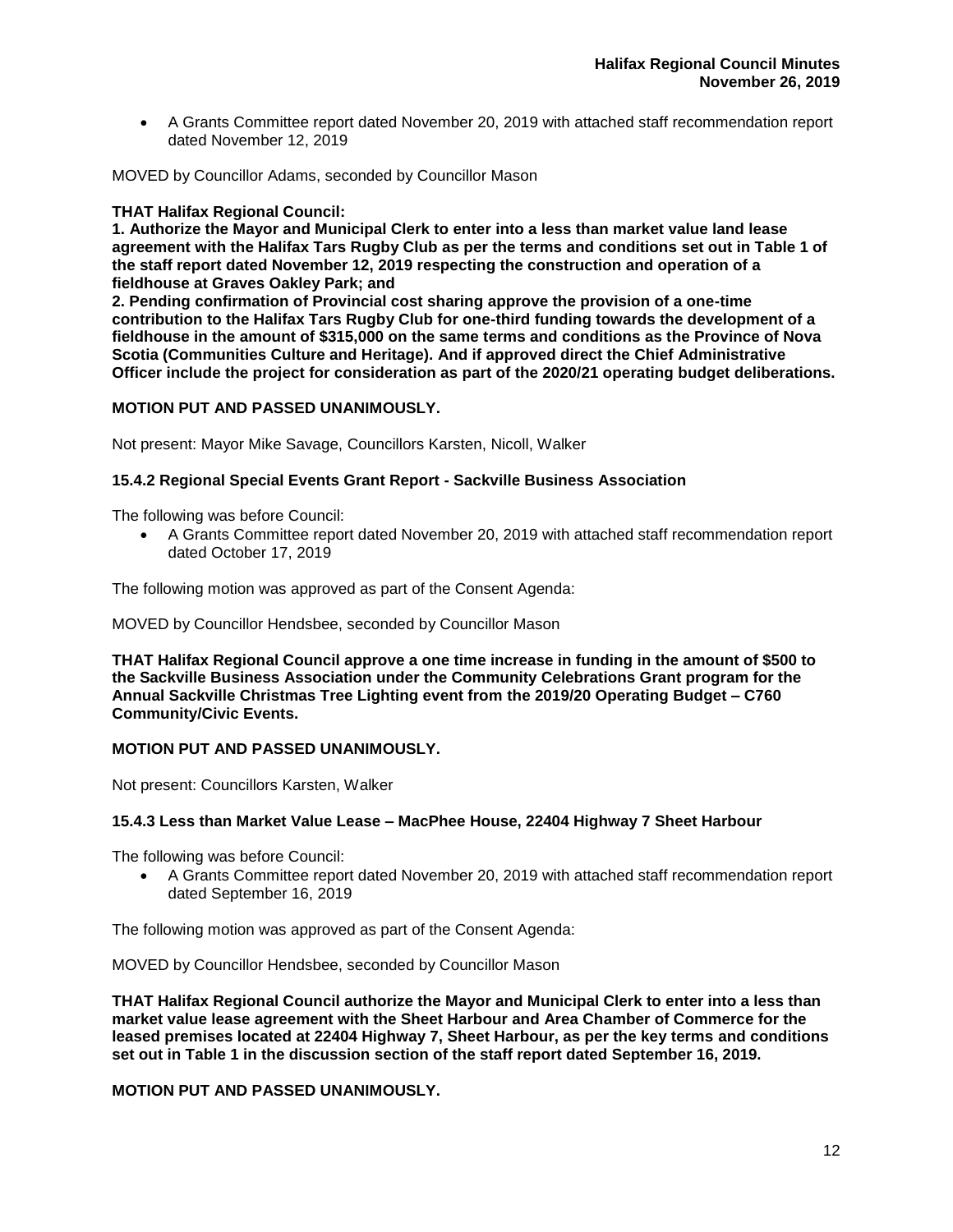Not present: Councillors Karsten, Walker

## **15.4.4 Less than Market Value Lease - Senobe Aquatic Club, 8 Nowlan Drive, Dartmouth**

The following was before Council:

• A Grants Committee report dated November 20, 2019 with attached staff recommendation report dated October 22, 2019

The following motion was approved as part of the Consent Agenda:

MOVED by Councillor Hendsbee, seconded by Councillor Mason

**THAT Halifax Regional Council authorize the Mayor and Municipal Clerk to execute a less than market value lease agreement with Senobe Aquatic Club for a portion of PID #00636290 and PID #00636308, lands adjacent to 8 Nowlan Drive as per the key terms and conditions set out in Table 1 in the discussion section of the staff report dated October 22, 2019.**

## **MOTION PUT AND PASSED UNANIMOUSLY.**

Not present: Councillors Karsten, Walker

## **15.4.5 Less than Market Value Lease - Abenaki Aquatic Club, 22A Swanton Drive, Dartmouth**

The following was before Council:

• A Grants Committee report dated November 20, 2019 with attached staff recommendation report dated October 23, 2019

The following motion was approved as part of the Consent Agenda:

MOVED by Councillor Hendsbee, seconded by Councillor Mason

**THAT Halifax Regional Council authorize the Mayor and Municipal Clerk to execute a less than market value lease agreement with Abenaki Aquatic Club for the premises at 22A Swanton Drive, Dartmouth, a portion of PID #00219154, as per the key terms and conditions set out in Table 1 in the discussion section of the staff report dated October 23, 2019.**

## **MOTION PUT AND PASSED UNANIMOUSLY.**

Not present: Councillors Karsten, Walker

## **15.4.6 Less than Market Value Lease - Atlantic Division Association, Canoe Kayak Canada, 34 Boathouse Lane, Dartmouth**

The following was before Council:

• A Grants Committee report dated November 20, 2019 with attached staff recommendation report dated October 23, 2019

The following motion was approved as part of the Consent Agenda:

MOVED by Councillor Hendsbee, seconded by Councillor Mason

**THAT Halifax Regional Council authorize the Mayor and Municipal Clerk to enter into a less than market value land lease agreement with Atlantic Division Association, Canoe Kayak Canada, for the premises at 34 Boathouse Lane, Dartmouth, a portion of PID #00094573, as per the key terms**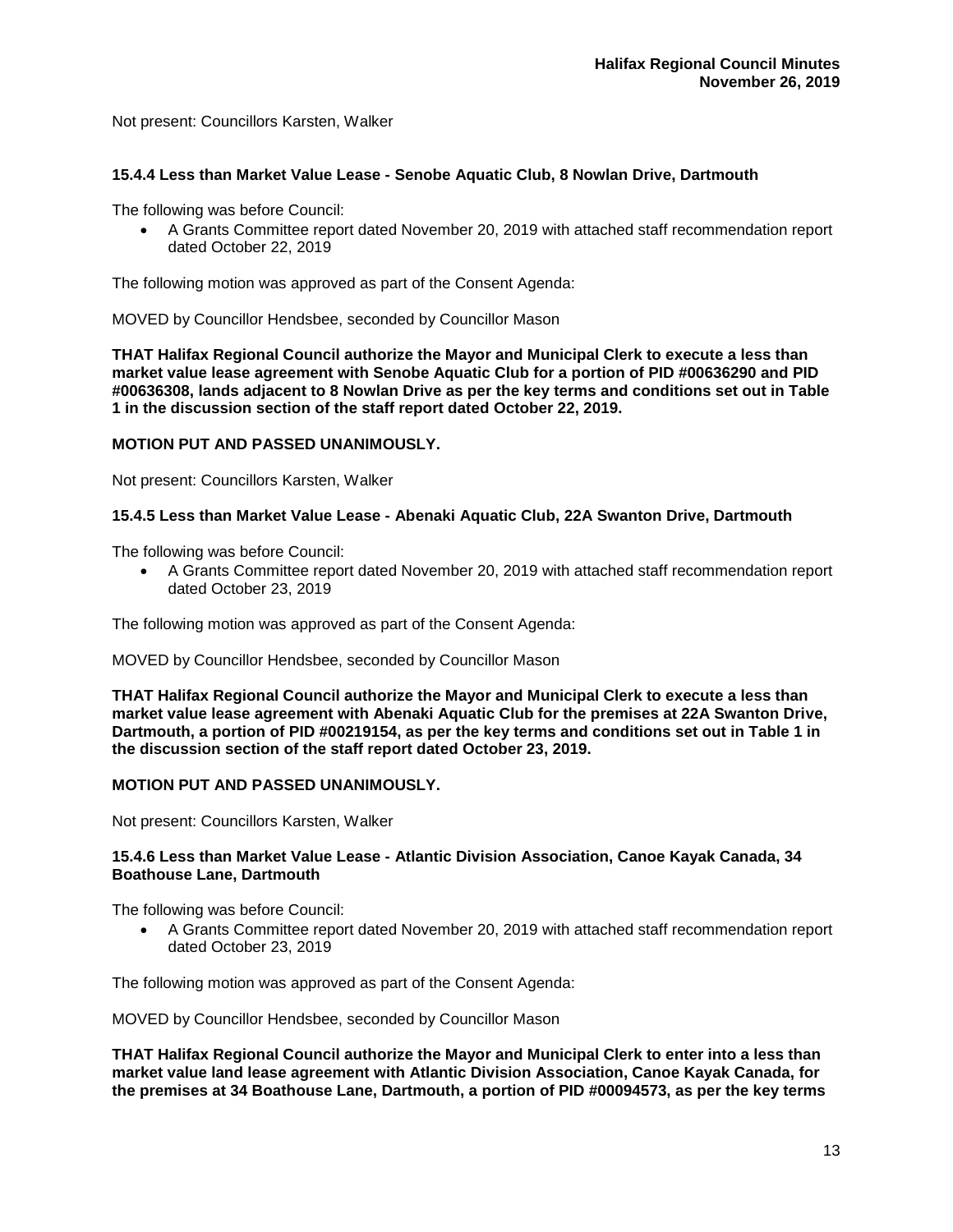**and conditions set out in Table 1 in the discussion section of the staff report dated October 23, 2019.**

## **MOTION PUT AND PASSED UNANIMOUSLY.**

Not present: Councillors Karsten, Walker

#### **15.4.7 Less than Market Value License Sable Island Institute, Point Pleasant Park Superintendents House, 5718 Point Pleasant Drive, Halifax**

The following was before Council:

• A Grants Committee report dated November 20, 2019 with attached staff recommendation report dated October 10, 2019

The following motion was approved as part of the Consent Agenda:

MOVED by Councillor Hendsbee, seconded by Councillor Mason

**THAT Halifax Regional Council authorize the Mayor and Municipal Clerk to enter into a less than market value license agreement with Sable Island Institute for the premises known as the Point Pleasant Park Superintendents Lodge, located at 5718 Point Pleasant Drive, Halifax, as per the key terms and conditions set out in Table 1 in the discussion section of the staff report dated October 10, 2019.**

## **MOTION PUT AND PASSED UNANIMOUSLY.**

Not present: Councillors Karsten, Walker

#### **15.4.8 Less Than Market Value Lease Renewal – 28 Caledonia Road, Dartmouth**

The following was before Council:

• A Grants Committee report dated November 20, 2019 with attached staff recommendation report dated September 5, 2019

The following motion was approved as part of the Consent Agenda:

MOVED by Councillor Hendsbee, seconded by Councillor Mason

**THAT Halifax Regional Council authorize the Chief Administrative Officer to direct the Mayor and Municipal Clerk to enter into a less than market value Lease Renewal Agreement with the Dartmouth Day Care Centre for the premises located at 28 Caledonia Road, Dartmouth, identified as PID 40542888 as per the key terms and conditions set out in Table 2 in the discussion section of the report staff dated September 5, 2019.**

## **MOTION PUT AND PASSED UNANIMOUSLY.**

Not present: Councillors Karsten, Walker

#### **15.4.9 Business Improvement District (BID) Contribution Fund 2019-2020 Recommended Awards**

The following was before Council:

- A Grants Committee report dated November 20, 2019 with attached staff recommendation report dated October 3, 2019
- Correspondence from the Business Improvement Districts

MOVED by Councillor Adams, seconded by Councillor Whitman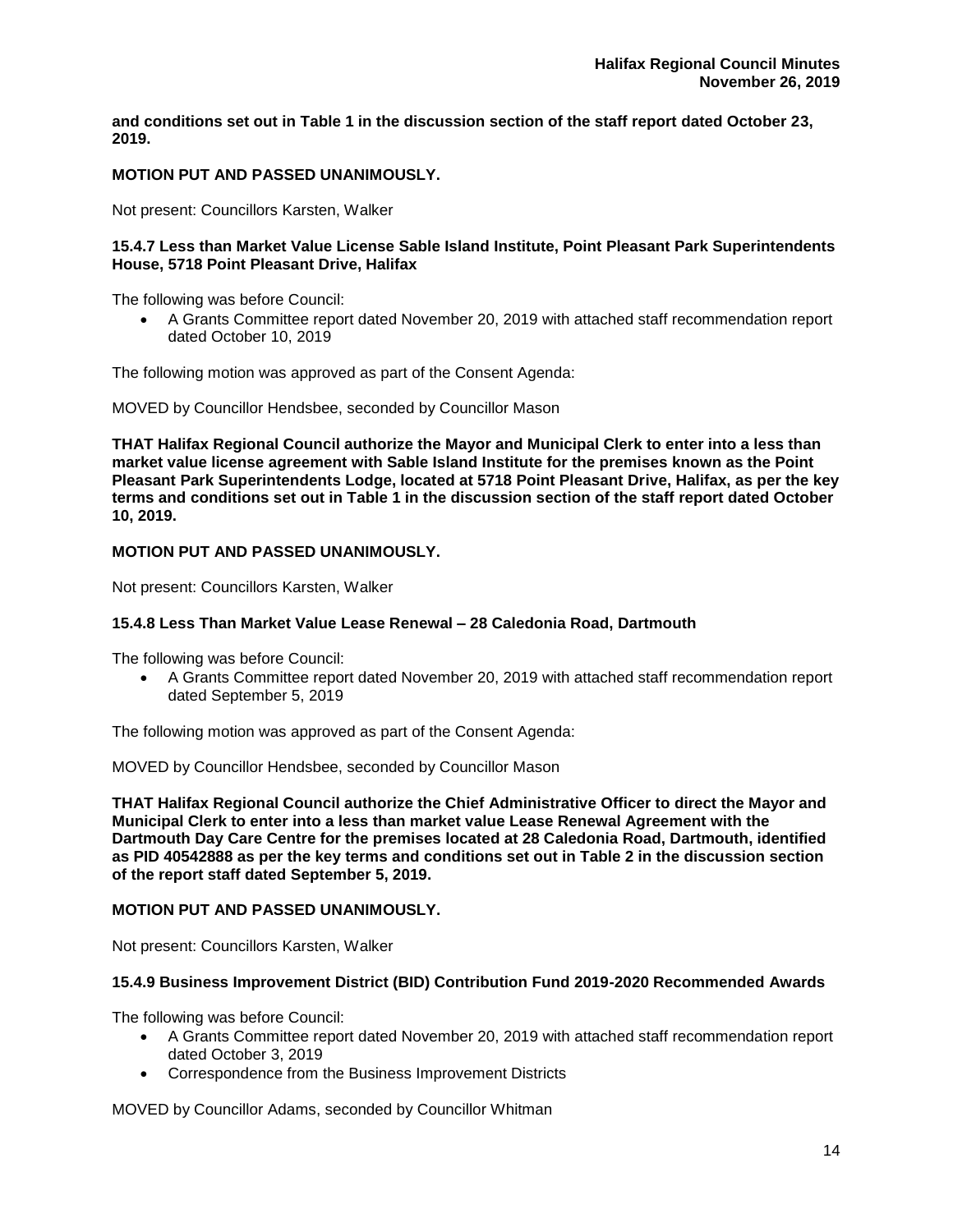#### **THAT Halifax Regional Council approve the eight (8) awards detailed in Attachment 1 of the staff report dated October 3, 2019 for a combined total of \$107,000 from operating account C771-6919.**

In response to questions from Councillors regarding a perceived difference in funding amounts for certain awards, Jacques Dubé, Chief Administrative Officer and John Traves, Municipal Solicitor, suggested that Council may wish to defer the motion and either refer the award or a request for a funding policy review to the Audit and Finance Standing Committee for a supplemental staff report. Following discussion, Council proposed to approve staff's recommendation and also give direction to staff to restore funding to previous levels for the award.

The following motion was suggested by Councillor Adams:

## **THAT Halifax Regional Council Request a supplemental staff report regarding the BID contribution fund policy and restoring funding to previous levels.**

The motion was deemed friendly by Regional Council. The motion before Council now reads:

#### **THAT Halifax Regional Council:**

**1. approve the eight (8) awards detailed in Attachment 1 of the staff report dated October 3, 2019 for a combined total of \$107,000 from operating account C771-6919; and 2. Request a supplemental staff report regarding the BID contribution fund policy and restoring funding to previous levels**

## **MOTION PUT AND PASSED UNANIMOUSLY.**

Not present: Mayor Savage, Councillors Karsten, Nicoll and Walker

## **15.4.10 Community Grants Program 2019 – Referrals**

The following was before Council:

• A Grants Committee report dated November 20, 2019 with two attached staff recommendation reports dated July 23, 2019 and April 30, 2019

The following motion was approved as part of the Consent Agenda:

MOVED by Councillor Hendsbee, seconded by Councillor Mason

**THAT Halifax Regional Council:** 

**1. A capital grant in the amount of \$4,760 to the MusGo Riders Cooperative Limited towards upgrades to the cooperative's new premises in Porter's Lake;** 

**2. A capital grant in the amount of \$12,500 to the Banook Canoe Club to fully fund electrical upgrades to the clubhouse facility; and** 

**3. A capital grant in the amount \$16,000 to Akoma Holding Incorporated towards the installation of an elevator in the former Nova Scotia Home for Coloured Children at a combined total cost of \$33,260 from Operating Account M311-8004 Community Grants.** 

## **MOTION PUT AND PASSED UNANIMOUSLY.**

Not present: Councillors Karsten, Walker

## **15.5 MEMBERS OF COUNCIL**

## **15.5.1 Councillor Hendsbee – By-law to enable on-site septic financing**

The following was before Council: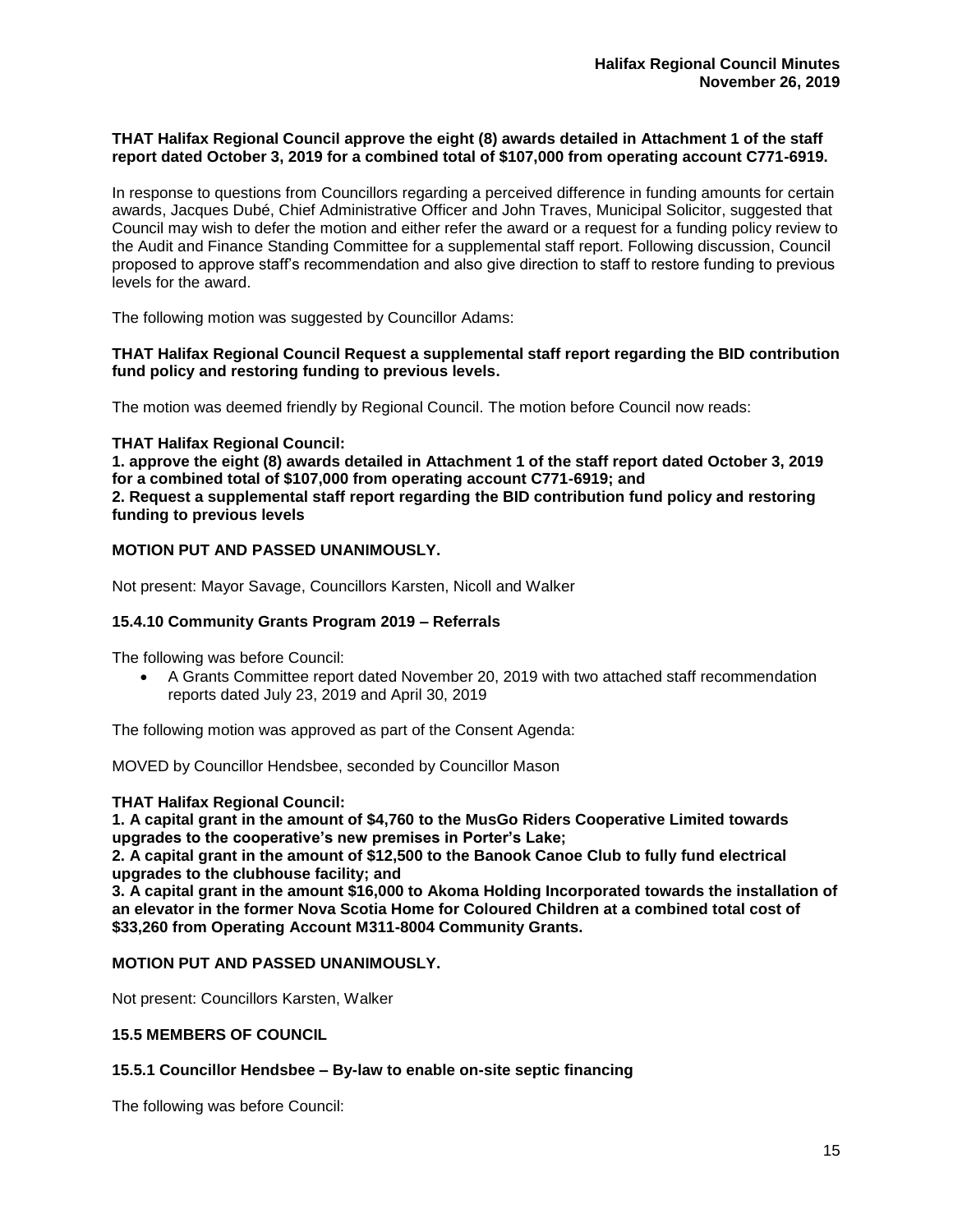• A Request for Council's Consideration Form

MOVED by Councillor Hendsbee, seconded by Councillor Mason

**THAT Halifax Regional Council request a staff report for the establishment of a new HRM By-law or amend the existing By-Law C-1000 Respecting Charges for the Resolution of Inadequate Water Supply to enable the municipality to assist property owners with the financing of replacing or upgrading of on-site septic / sewage disposal equipment.**

## **MOTION PUT AND PASSED UNANIMOUSLY.**

Not present: Mayor Savage, Councillors Karsten, Nicoll, Walker

## **15.5.2 Councillor Austin - Downtown Dartmouth Ice Festival**

The following was before Council:

• A Request for Council's Consideration Form

MOVED by Councillor Austin, seconded by Councillor Mason

**THAT Halifax Regional Council request a staff report to the Special Events Advisory Committee to consider funding options to the Downtown Dartmouth Ice Festival on February 7- 9, 2020.**

## **MOTION PUT AND PASSED.** (12 in favour, 1 against)

In favour: Mayor Savage, Deputy Mayor Mancini, Councillors Streatch, Hendsbee, Nicoll, Austin, Mason, Smith, Cleary, Adams, Zurawski, Blackburn, Russell and Outhit

Against: Councillor Whitman

Not present: Mayor Savage, Councillors Karsten, Nicoll, Walker

## **16. MOTIONS – NONE**

## **17. IN CAMERA (IN PRIVATE)**

## **17.1 In Camera (In Private) Minutes – October 22, 2019**

This matter was dealt with in public.

MOVED by Councillor Hendsbee, seconded by Councillor Zurawski

## **THAT the In Camera (In Private) minutes of October 22, 2019 be approved as circulated.**

## **MOTION PUT AND PASSED UNANIMOUSLY.**

Not present: Councillors Karsten, Walker

## **17.2 PROPERTY MATTER – Private and Confidential Report**

The following was before Council:

• A private and confidential staff report dated September 5, 2019

This matter was dealt with in public.

MOVED by Councillor Mason, seconded by Councillor Zurawski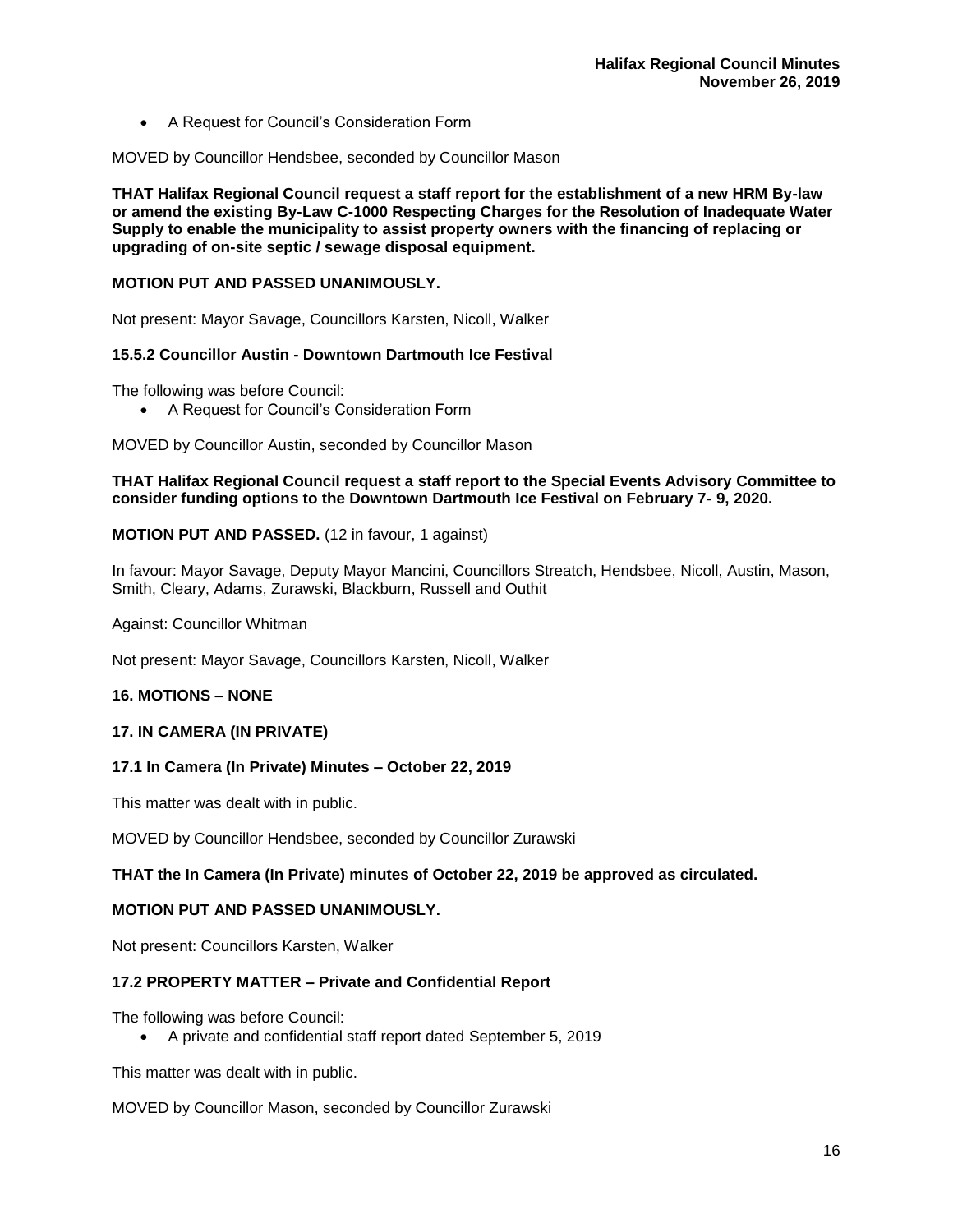**THAT Halifax Regional Council:**

**1. Adopt the recommendations as outlined in the private and confidential staff report dated September 5, 2019; and**

**2. Not release the private and confidential staff report dated September 5, 2019 to the public.**

## **MOTION PUT AND PASSED UNANIMOUSLY.**

Not present: Councillors Karsten, Walker

## **18. ADDED ITEMS – NONE**

## **19. NOTICES OF MOTION**

## **19.1 Councillor Steve Streatch**

"TAKE NOTICE that, at a future meeting of Halifax Regional Council, I propose to move a motion requesting a staff report to investigate options for a land purchase, within the municipal water & sewer service boundary, in Middle Musquodoboit to facilitate and provide for the construction of an outdoor recreation facility, incorporating a splash pad to service the community and surrounding area."

## **19.2 Councillor Sam Austin**

"TAKE NOTICE that, at a future meeting of Halifax Regional Council, I propose to: 1. introduce Administrative Order 2019-011-GOV, the Design Advisory Committee Administrative Order, the purpose of which is to create the Design Advisory Committee; and 2. move amendments to Administrative Order 48, Respecting the Creation of Community Councils, the purpose of which is to create the Regional Centre Community Council."

## **19.3 Councillor Sam Austin**

"TAKE NOTICE that, at a future meeting of Halifax Regional Council, I propose to move amendments to the terms of reference for the Regional Watersheds Advisory Board, Environment and Sustainability Standing Committee and the Executive Standing Committee as outlined in Schedules 5 and 6 of Administrative Order 1, The Procedures of the Council Administrative Order, and Accessibility Advisory Committee as outlined in Administrative Order 2017-005-GOV, Respecting the Advisory Committee on Accessibility in the Halifax Regional Municipality, the purpose of which is to simplify and streamline the adoption process for the Regional Centre Secondary Municipal Planning Strategy and Land Use By-law (Centre Plan - Package B)."

## **19.4 Councillor Adams**

"TAKE NOTICE that, at a future meeting of Halifax Regional Council, I intend to introduce the following motion:

1. Notwithstanding Regional Council's June 25, 2019 motion directing the Chief Administrative Officer to not accept requests for site-specific amendments to the Municipal Planning Strategies in Centre Plan Package B areas while the planning process to adopt Package B is underway, Regional Council directs the Chief Administrative Officer to:

a) initiate a process to consider amendments to applicable Municipal Planning Strategies and Land Use By-laws for the following properties: PID 00047506 (Young Avenue, Halifax), 819, 823, 829, 835, 849, 853, 857, and 863 Young Avenue, Halifax; and 864, 866, 870, 876, 880 McLean Street, Halifax. The process will consider amendments that allow for contextually sensitive residential development that does not meet current development standards, so as to maintain the character of this area; and b) Request staff to follow the public participation program as adopted by Council in February, 1997."